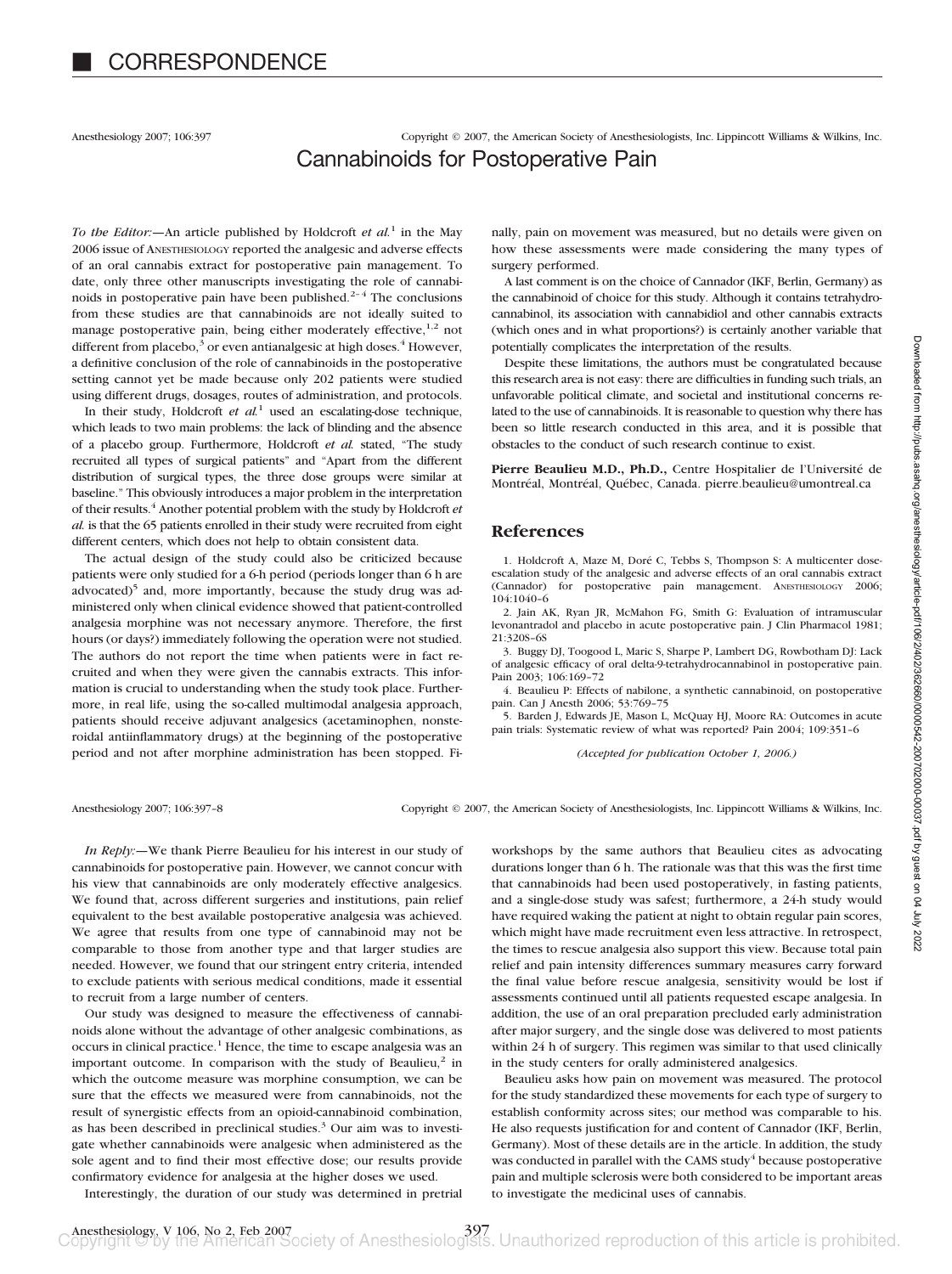**Anita Holdcroft, M.B., Ch.B., M.D.,\* Caroline Dore, B.Sc.** \*Imperial College London and Chelsea and Westminster Hospital, London, United Kingdom. a.holdcroft@imperial.ac.uk

#### **References**

1. Holdcroft A, Maze M, Doré C, Tebbs S, Thompson S: A multicentre doseescalating study of the analgesic and adverse effects of an oral cannabis extract (Cannador) for postoperative pain. ANESTHESIOLOGY 2006; 104:1040–6

2. Beaulieu P: Effects of nabilone, a synthetic cannabinoid, on postoperative pain. Can J Anesth 2006; 53:769–75

3. Cichewicz DL, McCarthy EA: Antinociceptive synergy between  $\Delta^9$ -tetrahydrocannbinol and opioids after oral administration. J Pharmcol Exp Ther 2003; 304:1010–5

4. Zajicek J, Fox P, Sanders H, Wright D, Vickery J, Nunn A, Thompson A on behalf of the UKMS Research Group: Cannabinoids for treatment of spasticity and other symptoms related to multiple sclerosis (CAMS study): Multicentre randomised placebo-controlled trial. Lancet 2003;362:1517–26.

*(Accepted for publication October 1, 2006.)*

# Anesthesiology 2007; 106:398 Copyright © 2007, the American Society of Anesthesiologists, Inc. Lippincott Williams & Wilkins, Inc. Paravertebral Blocks in Thoracoscopy: Single No, Continuous Yes

*To the Editor:—*We read with great interest the article by Hill *et al.*<sup>1</sup> regarding the analgesic efficacy of single-dose, multilevel paravertebral nerve blockade (PVB) for thoracoscopic surgery. Given our own experience with PVBs (160-200 patients per month using both single and continuous, unilateral and bilateral PVBs for a wide variety of cases) in thoracoscopic surgery, we find their results most believable. Singleshot PVB analgesia is *not* long-lasting, and pain after thoracoscopic surgery is actually quite significant in the first 24 h and even beyond (especially with the continued presence of a chest tube). Our quarrel with these authors is not with their methods or their findings, but with their conclusions. It is akin to concluding that, because single-dose nerve blocks do not provide prolonged analgesia after total knee replacement, peripheral nerve blocks are of no use for this surgery. Clearly that would be a perverse extrapolation, and most would recognize that such findings indicate the need for continuous blockade.

Our approach to postoperative pain management after thoracoscopic surgery includes routine preoperative placement of a single paravertebral catheter at a level of T5 or T6. This is much more time efficient and comfortable for the patient than placing multiple blocks. We have found no loss of analgesic efficacy by eliminating the singleshot blocks at multiple levels and have observed both clinically and with contrast dye injection that the sole catheter does indeed provide for multiple levels of paravertebral blockade. Besides simplicity and a minimum of side effects, the advantages of a single continuous paravertebral catheter are its effectiveness, its flexibility, and its adaptability. A PVB catheter allows for titration of the local anesthetic and extension of nerve blockade as needed. With further bolus dosing and adjustment of infusion rates, PVB analgesia is individualized before patient discharge from the postanesthesia care unit. In fact, our postanesthesia care unit nurses work closely with our acute interventional postoperative pain service and are most comfortable working with peripheral nerve block infusions. By having a catheter in place, we can also continue the nerve blockade until removal of the chest tube (typically the determining factor in timing of hospital discharge after thoracoscopic surgery), thus minimizing pain and opiate consumption for the duration of this period. Moreover, in the event that the thoracoscopic procedure turns into an open thoracotomy, the PVB catheter is already in position to readily provide postoperative analgesia and adjust it to the patient's needs.

It has been suggested that thoracic PVB may replace the thoracic epidural technique as the gold standard for providing analgesia for patients undergoing thoracotomy.<sup>2</sup> In our institution, this has been the case for some time, and it has had a profound and positive impact. We urge our colleagues to move forward in learning and applying continuous PVB in their practices.

**Bruce Ben-David, M.D.,\* Rita Merman, M.D., Jacques E. Chelly, M.D., Ph.D., M.B.A.** \*University of Pittsburgh Medical Centers Presbyterian-Shadyside Hospital, Pittsburgh, Pennsylvania. bendbx@anes.upmc.edu

## **References**

1. Hill SE, Keller RA, Stafford-Smith M, Grichnik K, White WD, D'Amico TA, Newman MF: Efficacy of single-dose, multilevel paravertebral nerve blockade for analgesia after thoracoscopic procedures. ANESTHESIOLOGY 2006; 104:1047–53 2. Arnal D, Garutti I, Olmedilla L: Paravertebral analgesia in thoracic surgery. Rev Esp Anestesiol Reanim 2004; 51:438–46

*(Accepted for publication October 2, 2006.)*

Anesthesiology 2007; 106:398–9 Copyright © 2007, the American Society of Anesthesiologists, Inc. Lippincott Williams & Wilkins, Inc.

*In Reply:—*The search for the optimal pain management technique after thoracoscopic surgery remains a clinically important undertaking. Although I support the enthusiasm of Drs. Ben-David, Merman, and Chelly for the development of safe and effective postoperative analgesia, I disagree with their assessment of our clinical trial. Because the mode for hospital length of stay in my institution after thoracoscopic surgery is 1 day, we evaluated single-dose, multilevel paravertebral nerve blockade in a randomized, double-blind, placebo-controlled clinical trial using postoperative patient-controlled morphine usage as our primary endpoint. We found a significant reduction in narcotic requirement for the first 6 h after block placement, but the benefit did not persist. Therefore, we concluded, "Single-dose paravertebral nerve blockade with bupivacaine is effective in reducing pain following thoracoscopic surgery, but only during the first 6h after nerve blockade. Due to the limited duration of effect with currently available local anesthetic agents, our data suggest that, at present, this technique is not indicated in the setting of thoracoscopic surgery."1 We did not study continuous paravertebral local anesthetic infusion, nor did we conclude that this technique would be ineffective.

Whereas I support continued study of paravertebral catheter placement with continuous local anesthetic infusion, I caution against advocacy for a therapeutic intervention with associated risk and expense based on clinical experience in a series of patients without adequate study in a randomized, double-blind, placebo-controlled clinical trial. Before our trial, I was enthusiastic about the technique and was of the opinion that the results of the study would be unequivocally positive. I had observed that patients seemed to wake up with less pain and required less narcotic administration in the recovery area. Although these observations proved to be correct, patients were less comfortable after leaving the recovery room. From 6 to 12 h after nerve blockade, the treatment group used more patient-controlled morphine than the control group, making the cumulative morphine dose indis-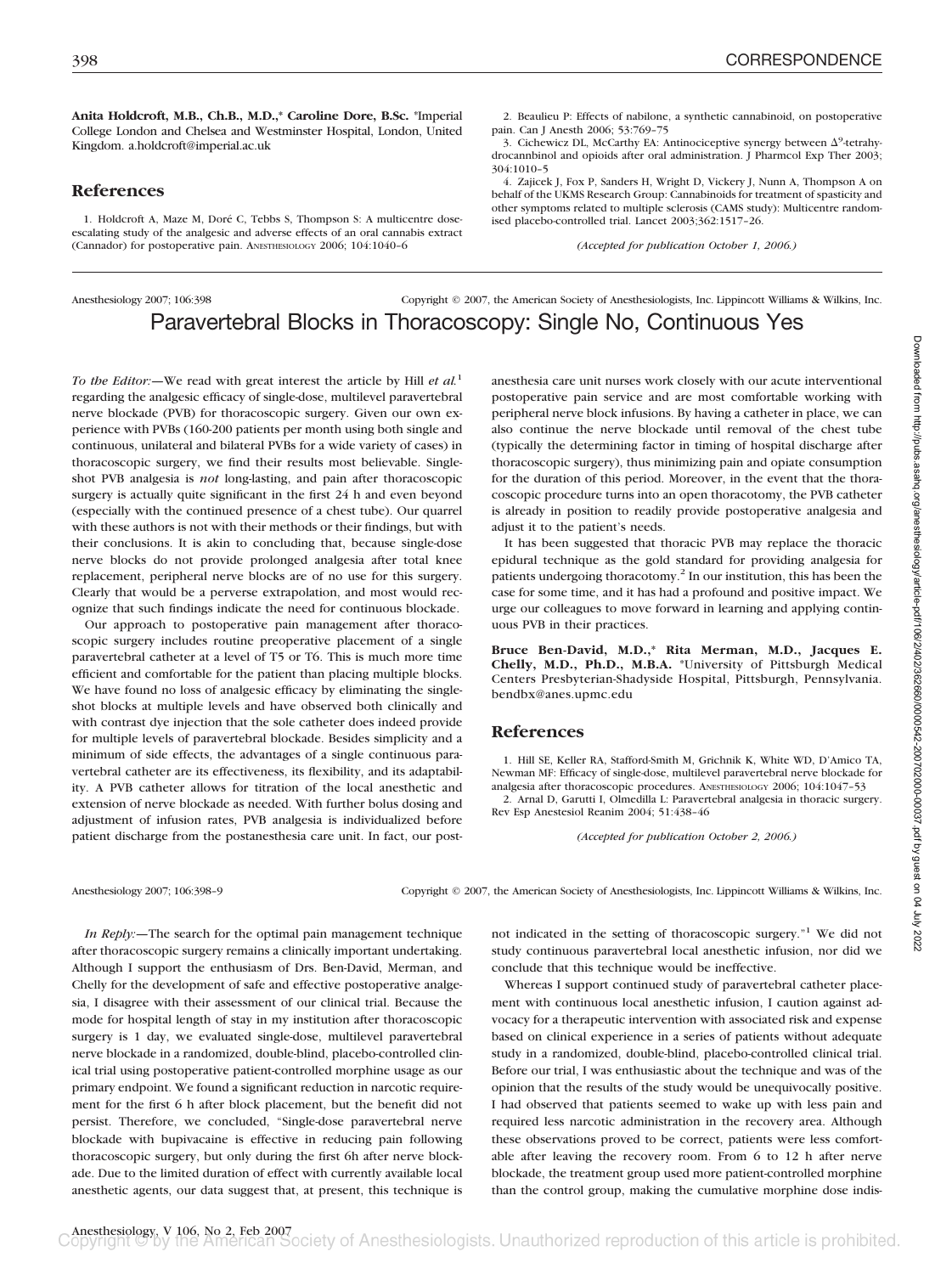tinguishable between groups by the 12th h. Although morphine usage may be an imperfect endpoint, we were unable to explain the increased narcotic requirement in any way other than loss of paravertebral block efficacy. Although adverse events were mild and similar between groups, increased narcotic usage by patients undergoing pulmonary resection after leaving the closely monitored recovery area could potentially lead to respiratory complications. Our results do suggest that continuous paravertebral local anesthetic infusion could be a superior technique for this patient population. However, investigator bias can only be eliminated by well-designed clinical trials. Therefore, I suggest further randomized, double-blind, placebo-controlled studies of continuous thoracic paravertebral nerve blockade before promoting this technique as the analgesic gold standard in thoracoscopic surgery.

**Steven E. Hill, M.D.,** Duke University Medical Center, Durham, North Carolina. hill0012@mc.duke.edu

## **Reference**

1. Hill SE, Keller RA, Stafford-Smith M, Grichnik K, White WD, D'Amico TA, Newman MF: Efficacy of single-dose, multilevel paravertebral nerve blockade for analgesia after thoracoscopic procedures. ANESTHESIOLOGY 2006;104:1047–53.

*(Accepted for publication October 2, 2006.)*

Anesthesiology 2007; 106:399–400 Copyright © 2007, the American Society of Anesthesiologists, Inc. Lippincott Williams & Wilkins, Inc.

# Depolarizing Block Is an Endplate-Muscular Block, Not a Neuromuscular Block

*To the Editor:—*The excellent article by Jonsson *et al.*<sup>1</sup> provides biophysical insight into the mechanism of action of succinylcholine on the muscle-type acetylcholine receptors. They conclude that succinylcholine activates these receptors followed by desensitization.

The initial phase of activation results in an endplate potential that opens the adjacent voltage-gated sodium channel, resulting in repetitive waves of action potentials that manifest as initial muscle fasciculations. Because succinylcholine is not metabolized by the specific cholinesterase at the endplate, the succinylcholine-induced depolarization is maintained, and the outer voltage-gated sodium channel remains open. However, the inner time-dependent sodium gate will close, resulting in an endplate-muscular block. Because the

depolarizing block is beyond the endplate, it is not characterized by tetanic fade or posttetanic facilitation and is potentiated by neostigmine (fig. 1A).

Prolonged exposure of the endplate to succinylcholine will result in progressive desensitization to the depolarizing action of succinylcholine, as well as to the chemical transmitter acetylcholine; hence, the block will gradually change from a depolarizing endplate-muscular block (Phase I) into a desensitizing Phase II neuromuscular block, which is characterized by progressive tetanic fade and posttetanic facilitation. The neuromuscular block may be antagonized by neostigmine. The degree of reversal by neostigmine is proportional to the extent of fade and posttetanic facilitation (fig. 1, B and C).<sup>2</sup>

**Fig. 1. Tracings of the twitch response to ulnar nerve stimulation in three patients with homozygote atypical plasma cholinesterase. (***A***) Administration of succinylcholine 0.1 mg/kg resulted in a depolarizing block characterized by minimal tetanic fade (T) and no posttetanic facilitation (PTF). Neostigmine 0.05/mg potentiated block. (***B***) Twitch response in a second patient with atypical esterase showing recovery of the twitch response after succinylcholine 0.1 mg/kg, associated with moderate tetanic fade and posttetanic facilitation. Neostigmine 2.5 mg accelerated recovery. (***C***) The twitch response in a third patient with atypical esterase. Injection of succinylcholine 1 mg/kg resulted in a very prolonged neuromuscular block. After 90 min, recovery started and was associated with marked tetanic fade and posttetanic facilitation. Administration of neostigmine 0.05 mg/kg could completely reverse the block. Modified from Baraka.2**

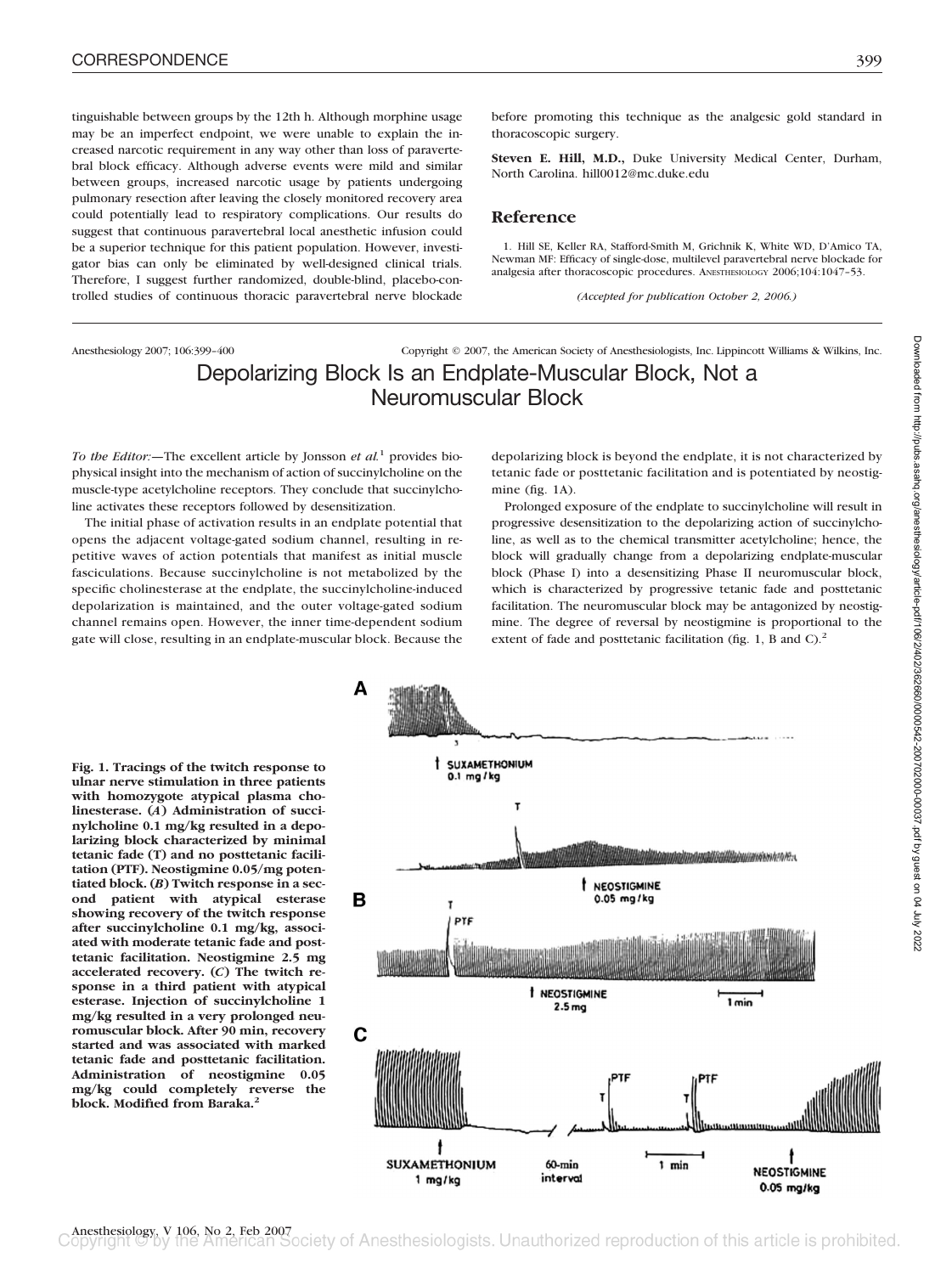**Anis Baraka, M.D., F.R.C.A.,** American University of Beirut, Beirut, Lebanon. abaraka@aub.edu.lb

#### **References**

1. Jonsson M, Dabrowski M, Gurley DA, Larsson O, Johnson EC, Fredholm BB, Eriksson LI: Activation and inhibition of human muscular and neuronal

Anesthesiology 2007; 106:400 Copyright © 2007, the American Society of Anesthesiologists, Inc. Lippincott Williams & Wilkins, Inc.

mal or atypical cholinesterase. Br J Anaesth 1977; 49:479–84

*In Reply:—*We thank Dr. Baraka for his insightful comments on our article.<sup>1</sup> As Dr. Baraka pointed out, one of our findings is that the muscle-type nicotinic acetylcholine receptor, when expressed in *Xenopus* oocytes, is desensitized by succinylcholine after an initial activation. Because we have not studied the neuromuscular junction with all its components, we cannot from this type of study fully investigate the mechanism of action by succinylcholine-induced neuromuscular block.

To the best of our knowledge, succinylcholine seems to cause neuromuscular blockade due to a prolonged depolarization of the endplates, $2$  which might include both desensitization of the muscle nicotinic acetylcholine receptors and inactivation of voltage-gated sodium channels. In addition, we suggest that the low affinity of succinylcholine for the presynaptic  $\alpha$ 3 $\beta$ 2 nicotinic acetylcholine receptor

subtype explains the lack of tetanic and train-of-four fade during succinylcholine-induced neuromuscular block $^{-1}$ 

nicotinic acetylcholine receptors by succinylcholine. ANESTHESIOLOGY 2006;

*(Accepted for publication October 2, 2006.)*

2. Baraka A: Suxamethonium-neostigmine interaction in patients with nor-

**Malin Jonsson, M.D., Ph.D.,\* Lars I. Eriksson, M.D., Ph.D.** \*Karolinska University Hospital and Karolinska Institutet, Stockholm, Sweden. malin.jonsson@karolinska.se

#### **References**

104:724–33

1. Jonsson M, Dabrowski M, Gurley DA, Larsson O, Johnson EC, Fredholm BB, Eriksson LI: Activation and inhibition of human muscular and neuronal nicotinic acetylcholine receptors by succinylcholine. ANESTHESIOLOGY 2006; 104:724-33 2. Bowman WC: Neuromuscular block. Br J Pharmacol 2006;147 (Suppl 1): S277–86.

*(Accepted for publication October 2, 2006.)*

Anesthesiology 2007; 106:400–1 Copyright © 2007, the American Society of Anesthesiologists, Inc. Lippincott Williams & Wilkins, Inc.

# Anemia-induced Neurocognitive Dysfunction: Is Oxygen the Only Player?

*To the Editor:—*Investigations dealing with blood transfusions and their components have recently been more and more focused on the risk-to-benefit issue. This has led to the investigation of specific organ functions under isovolemic anemia to define rational transfusion triggers. From these results, investigators have tried to define physiologybased parameters for transfusion triggers.<sup>1-7</sup>

In their recent article, Weiskopf *et al.*<sup>8</sup> showed that erythrocytes stored for 3 weeks are almost as efficacious as are fresh erythrocytes for reversing the cognitive functions. Based of these results, the authors reject the current opinion that stored erythrocytes off-load oxygen less than fresh erythrocytes do.

As Spahn and Madjdpour argued in the corresponding editorial,<sup>9</sup> the authors did not prove a direct correlation between better neurologic function and oxygen release by 2,3-diphosphoglycerate in the central nervous system. Spahn and Madjdpour emphasize that factors other than 2,3-diphosphoglycerate are responsible for the oxygen off-load.

These findings raised questions. Oxygen transport and release have been the main topic of research in this field. However, evidence is mounting8,9 that factors other than hemoglobin and 2,3-diphosphoglycerate are involved in explaining the benefits of blood transfusions. This is supported by the literature from the gynecological field.

It is well known that iron has functions other than hematologic functions. A common symptom, such as postoperative fatigue, can be explained by an iron deficiency: iron supplementation improves aerobic adaptation<sup>10</sup> and endurance capacity<sup>11</sup> in young iron-depleted but nonanemic women. Knee extensor exercise in nonanemic but irondepleted women is also improved after iron supplementation.<sup>12</sup> In the context of Weiskopf *et al.*'s investigation, it is of great interest to note that iron supplementation has been shown to improve some cognitive functions in nonanemic iron-depleted adolescent girls.<sup>13</sup>

Withdrawing one blood unit (450 ml), as described by the authors, corresponds to 250 mg of iron, which is almost 10% of the volunteer's (mean weight 64 kg) functional iron. One unit has been withdrawn 4-5

weeks before the first experimental day (to gain stored blood for the experiments). Further blood units (iron included) were withdrawn to induce isovolemic anemia without (mentioned) iron substitution. According to previous articles, $1-3$  hemoglobin levels were roughly halved by withdrawing further blood in 450-ml steps for each experiment. Halving the hemoglobin concentration goes hand in hand with remarkable additional iron depletion. Unfortunately, no data concerning the volunteers' iron status have been given.

Based on this view and supported by the literature,  $10-13$  one could argue that, with the authors' protocol, iron was withdrawn and retransfused in comparable amounts in both groups ("fresh" and "stored"). Iron could have been one of "the important" factors explaining the observed results, which are comparable to the cognitive test results reported by Bruner *et al.*. <sup>13</sup> Thus, one may wonder whether the results observed in Weiskopf *et al*.'s investigation could be partly explained by transient iron deficits.

For the future, it will be of great interest to investigate parameters other than hemoglobin levels and oxygen release by 2,3-diphosphoglycerate when dealing with the question of whether to transfuse blood or not.

Symptoms like fatigue or dizziness, which are frequently observed in postoperative orthopedic surgery, could be greatly reduced by improving iron status—preoperative and postoperative prescription—instead of postoperative blood transfusions.

**Hans Jutzi, M.D., Markus Risch, M.D., Stephan Blumenthal, M.D., Alain Borgeat, M.D.\*** \*Balgrist University Hospital, Zurich, Switzerland. alain.borgeat@balgrist.ch

# **References**

1. Weiskopf RB, Aminoff MJ, Hopf HW, Feiner J, Viele MK, Watson JJ, Ho R, Songster C, Toy P: Acute isovolemic anemia does not impair peripheral or central nerve conduction. ANESTHESIOLOGY 2003; 99:546–51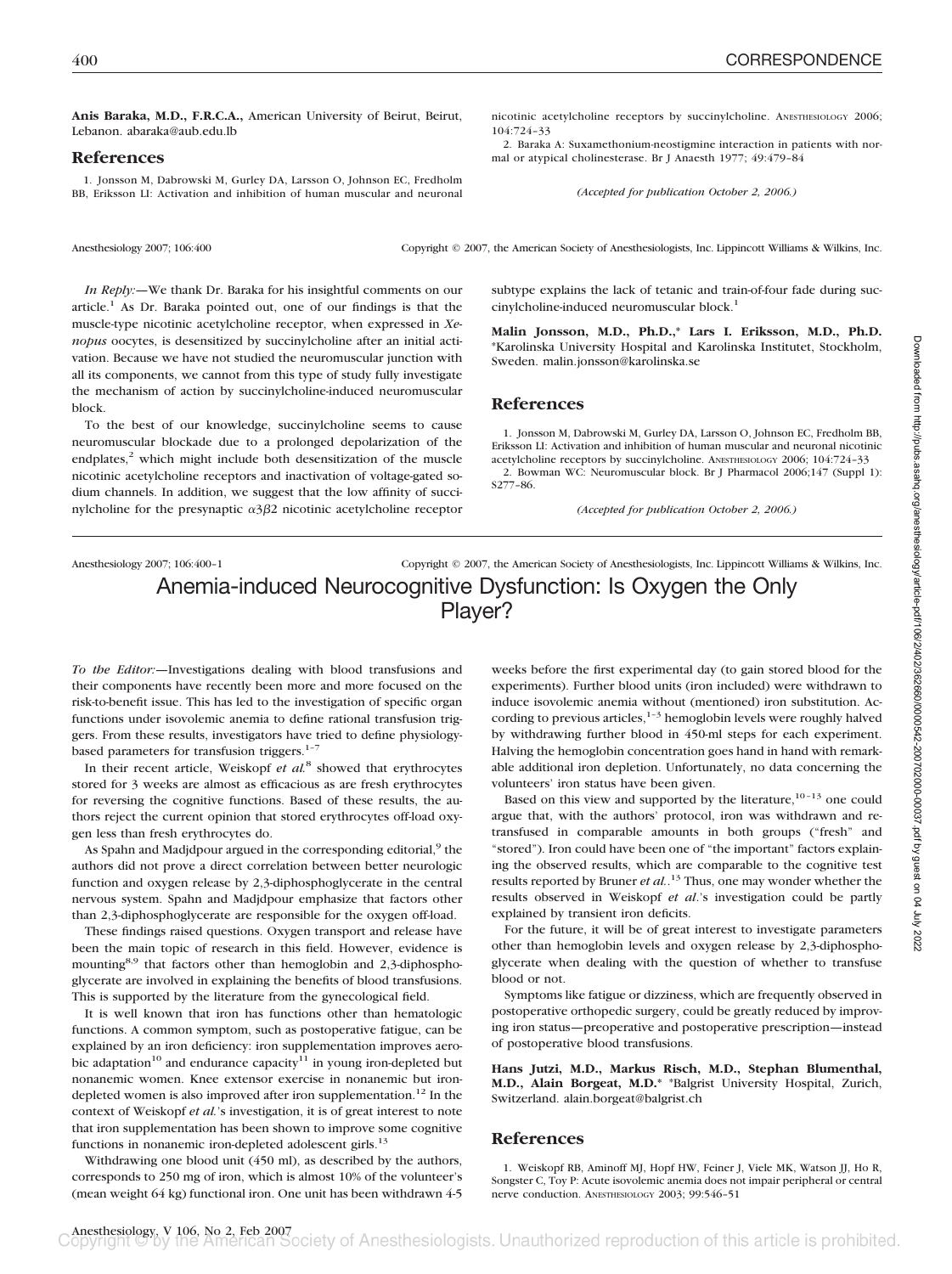2. Weiskopf RB, Feiner J, Hopf HW, Viele MK, Watson JJ, Lieberman J, Kelley S, Toy P: Heart rate increases linearly in response to acute isovolemic anemia. Transfusion 2003; 43:235–40

3. Weiskopf RB, Feiner J, Hopf HW, Viele MK, Watson JJ, Kramer JH, Ho R, Toy P,: Oxygen reverses deficits of cognitive function and memory and increase heart rate induced by acute severe isovolemic anemia. ANESTHESIOLOGY 2002; 96:871–7

4. Weiskopf RB, Viele MK, Feiner J, Kelley S, Liebermann J, Noorani M, Leung JM, Fisher DM, Murray WR, Toy P, Moore MA: Human cardiovascular and metabolic response to acute severe isovolemic anemia. JAMA 1998; 279:217–21 5. Madjdpour C, Spahn DR, Weiskopf RB: Anemia and perioperative red blood

cell transfusion: A matter of tolerance. Crit Care Med 2006; 34:S102–8

6. Spahn DR, Zollinger A, Schlumpf RB, Stohr S, Seifert B, Schmid ER, Pasch T: Hemodilution tolerance in elderly patients without known cardiac disease. Anesth Analg 1996; 82:681–6

7. Spahn DR, Smith LR, Veronee CD, McRae RL, Hu WC, Menius AJ, Lowe JE, Leone BJ: Acute isovolemic hemodilution and blood transfusion effects on regional function and metabolism in myocardium with compromised coronary blood flow. J Thorac Cardiovasc Surg 1993; 105:694–704

8. Weiskopf RB, Feiner J, Hopf HW, Lieberman J, Finlay HE, Quah C, Kramer

JH, Bostrom A, Toy P: Fresh blood and aged stored blood are equally efficacious in immediately reversing anemia-induced brain oxygenation deficits in humans. ANESTHESIOLOGY 2006; 104:911–20

9. Spahn DR, Madjdpour C: Physiologic transfusion triggers. ANESTHESIOLOGY 2006; 104:905–6

10. Brownlie T, Utermohlen V, Hinton PS, Giordano C, Haas JD: Marginal iron deficiency without anemia impairs aerobic adaptation among previously untrained women. Am J Clin Nutr 2002; 75:734–42

11. Brownlie T, Utermohlen V, Hinton PS, Haas JD: Tissue iron deficiency without anemia impairs adaptation in endurance capacity after aerobic training in previously untrained women. Am J Clin Nutr 2004; 79:437–43

12. Brutsaert TD, Hernandez-Cordero S, Rivera J, Viola T, Hughes G, Haas JD: Iron supplementation improves progressive fatigue resistance during dynamic knee extensor exercise in iron-depleted non-anemic women. Am J Clin Nutr 2003; 77:441–8

13. Bruner AB, Joffe A, Duggan AK, Casella JF, Brandt J: Randomized study of cognitive effects of iron supplementation in non-anemic iron-deficient adolescent girls. Lancet 1996; 348:992–6

*(Accepted for publication October 2, 2006.)*

Anesthesiology 2007; 106:401-2 Copyright © 2007, the American Society of Anesthesiologists, Inc. Lippincott Williams & Wilkins, Inc.

*In Reply:—*We thank Drs. Jutzi, Risch, Blumenthal, and Borgeat for their interest in the report of our finding that erythrocytes stored for 3 weeks are as efficacious as fresh erythrocytes (3.5 h storage) in reversing anemia-induced cognitive function deficits in healthy humans.<sup>1</sup> The measured hemoglobin  $P_{50}$  at the time of cognitive testing, a few minutes after transfusion, support the lack of a physiologically significant increase in the stored erythrocytes'  $P_{50}$ from the measured low value of 15 mmHg, as is to be expected from the measured *in vivo* rate of regeneration of 2,3-diphosphoglycerate in erythrocytes stored in citrate-phosphate-dextrose-adenine.2 This is not in agreement with the conjecture3 based on 2,3-diphosphoglycerate data from erythrocytes stored in acid-citrate-dextrose and transfused more slowly.<sup>4</sup>

Jutzi *et al.* suggest that the neurocognitive deficit created by isovolemic anemia was secondary to iron deficiency and that the reversal of the cognitive deficit for erythrocytes of both storage durations was produced by transfusion of iron, rather than an increase of oxygen delivery by transfused hemoglobin. Although our results do not seem to be consistent with an inability of 2,3-diphosphoglycerate–depleted erythrocytes to release oxygen from hemoglobin, we do not believe that there is evidence to support the suggestion of Jutzi *et al.*

Beutler has concluded that it is unclear whether "'iron deficiency without anemia' can cause symptoms." As pointed out by Beutler, the lack of clarity is, at least in part, owing to the difficulty in separating these experimentally.<sup>5</sup> When iron is administered to patients with a "normal" hemoglobin concentration (*i.e.*, at the lower end of the normal range), the latter, nevertheless, can increase. <sup>6</sup> Although Jutzi *et al.* cite work showing that iron therapy improves exercise capacity and endurance, fatigue, and cognition in weeks to months, other studies have failed to find such improvement.<sup>5</sup> Most importantly, the improvement found in those studies was among patients with chronic, not acute, iron deficiency, and the reported improvements occurred after weeks to months of therapy. We are unaware of reports of such improvement in the few-minute time frame of our study, or even within a few days. A systematic review found "no convincing evidence" of an effect of iron therapy on improvement of psychomotor development and cognitive function 5-11 days from the commencement of therapy.<sup>7</sup> The sole study cited by Jutzi *et al.* as having demonstrated improved cognitive effects reported a very small effect in only one of four subanalyses (by multiple linear regression but not analysis of variance), but not the overall evaluation, after 8 weeks of iron therapy, with a concomitant increase in hemoglobin concentration that resulted in a greater hemoglobin concentration than in the control group.<sup>8</sup>

Decreased blood oxygen content and delivery caused by hypoxia decreases maximal oxygen consumption (exercise capacity) immediately,<sup>9</sup> and acute isovolemic anemia to hemoglobin concentration of 5

g/dl alters central processing<sup>10</sup> and cognitive function<sup>11</sup> and increases fatigue, $12$  whereas increasing oxygen content at this critical level reverses these effects. Chronic iron-deficiency anemia alters central processing as determined by P300 latency,<sup>13</sup> and 90 days of iron therapy reverses the iron deficiency and improves the anemia but does not improve the prolonged P300 latency.<sup>13</sup> Increasing hemoglobin concentration immediately normalizes acute anemia-induced prolongation of P300 latency.<sup>10</sup> Breathing oxygen for 5 min, without alteration of iron stores, completely reverses anemia-induced cognitive deficits.<sup>11</sup> These results indicate that oxygen, not iron, is responsible for the improved cognitive function. Acute anemia to the identical degree does not alter peripheral or central nerve conduction,<sup>14</sup> which also argues against an immediate direct neural effect of an acute decrease in blood iron content.

As we stated in our article, we do not have data to support or refute the several possible explanations we discussed.<sup>1</sup> However, we do not feel compelled to add iron deficiency and replacement as a possible cause of our findings.

**Richard B. Weiskopf, M.D.,\* John Feiner, M.D., Pearl Toy, M.D.** \*Novo Nordisk A/S, Bagsvaerd, Denmark. rwes@novonordisk.com

#### **References**

1. Weiskopf RB, Feiner J, Hopf HW, Lieberman J, Finlay HE, Quah C, Kramer JH, Bostrom A, Toy P: Fresh blood and aged stored blood are equally efficacious in immediately reversing anemia-induced brain oxygenation deficits in humans. ANESTHESIOLOGY 2006; 104:911–20

2. Heaton A, Keegan T, Holme S: *In vivo* regeneration of red cell 2,3-diphosphoglycerate following transfusion of DPG-depleted AS-1, AS-3 and CPDA-1 red cells. Br J Haematol 1989; 71:131–6

3. Spahn DR, Madjdpour C: Physiologic transfusion triggers: Do we have to use (our) brain? ANESTHESIOLOGY 2006; 104:905–6

4. Beutler E, Wood L: The *in vivo* regeneration of red cell 2,3 diphosphoglyceric acid (DPG) after transfusion of stored blood. J Lab Clin Med 1969; 74:300–4

5. Beutler E: Disorders of iron metabolism, Williams Hematology, 7th Edition. Edited by Lichtman MA, Beutler E, Kipps TJ, Seligsohn U, Kaushansky K, Prchal JT, New York, McGraw-Hill, 2006, pp 511–53.

6. Beutler E, Larsh SE, Gurney CW: Iron therapy in chronically fatigued, nonanemic women: A double-blind study. Ann Intern Med 1960; 52:378–94

7. Martins S, Logan S, Gilbert R: Iron therapy for improving psychomotor development and cognitive function in children under the age of three with iron deficiency anaemia. Cochrane Database Syst Rev 2001:CD001444.

8. Bruner AB, Joffe A, Duggan AK, Casella JF, Brandt J: Randomised study of cognitive effects of iron supplementation in non-anaemic iron-deficient adolescent girls. Lancet 1996; 348:992–6

9. Horstman D, Weiskopf R, Jackson RE: Work capacity during 3-wk sojourn at 4,300 m: effects of relative polycythemia. J App Physiol 1980; 49:311–8

10. Weiskopf RB, Toy P, Hopf HW, Feiner J, Finlay HE, Takahashi M, Bostrom A, Songster C, Aminoff MJ: Acute isovolemic anemia impairs central processing

as determined by P300 latency. Clin Neurophysio 2005; 116:1028–32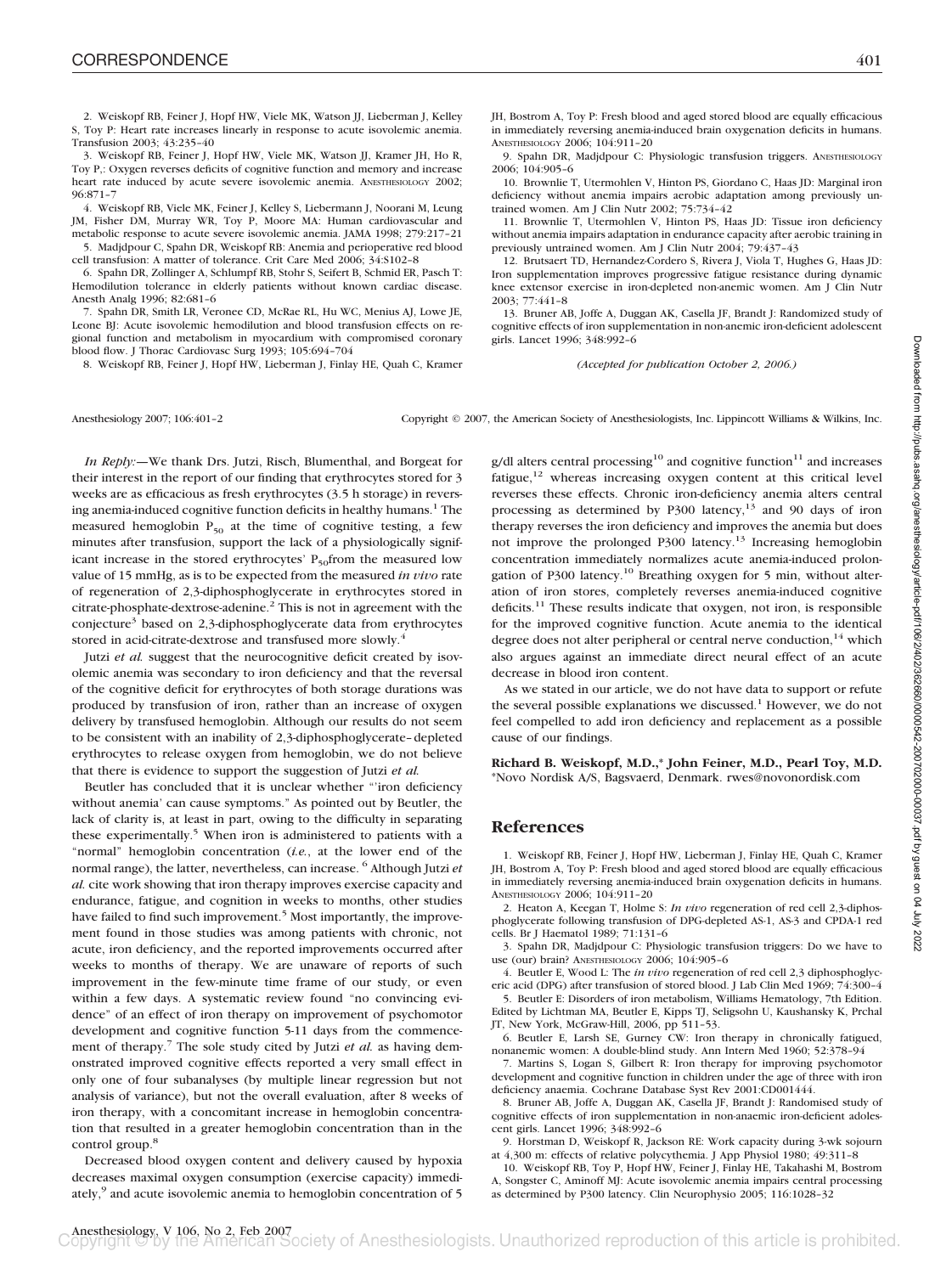11. Weiskopf RB, Feiner J, Hopf HW, Viele MK, Watson J, Kramer JH, Ho R, Toy P: Oxygen reverses deficits of cognitive function and memory and increased heart rate induced by acute severe isovolemic anemia. ANESTHESIOLOGY 2002; 96:871–7

12. Toy P, Feiner J, Viele MK, Watson J, Yeap H, Weiskopf RB: Fatigue during acute isovolemic anemia in healthy resting humans. Transfusion 2000; 40:457–60 13. Bandhu R, Shankar N, Tandon OP, Madan N: Effects of iron therapy on

Anesthesiology 2007; 106:402 Copyright © 2007, the American Society of Anesthesiologists, Inc. Lippincott Williams & Wilkins, Inc.

nerve conduction. ANESTHESIOLOGY 2003; 99:546–51



301–10

*To the Editor:—*I read with interest the report from Nyktari *et al.* on the interaction between the physical properties of halogenated vapors and pulmonary resistance.<sup>1</sup> Their observations have important implications on the choice of anesthetic agents in selected patient populations.

These results are consistent with modeling their experimental apparatus as a simple orifice. Flow through an orifice is directly proportional to the square root of the pressure gradient across the orifice and inversely proportional to the square root of the density of the gas. This is shown in the following equation

$$
Q \propto \sqrt{\frac{\Delta P}{\rho}},\tag{1}
$$

where Q is the volumetric flow,  $\Delta P$  is the pressure gradient, and  $\rho$  is the density. As the authors calculated resistance from the pressure gradient needed to deliver a constant flow, equation 1 can be modified by squaring both sides and rearranging terms into a form analogous to Ohm's law  $(V = IR)$ :

$$
\Delta P \propto Q \times (Q\rho). \tag{2}
$$

In equation 2, the term  $Q\rho$  corresponds to the resistance; when the flow is held constant, as in the described experiment, the resistance will increase linearly with the density of the gas. Plotting the density (calculated as the weighted sum of the molecular weights divided by the molar gas volume at standard temperature and pressure) of a mixture of various minimal alveolar concentration (MAC)-multiples of desflurane, sevoflurane, and isoflurane diluted in 25% oxygen and 75% nitrogen produces a graph that is strikingly similar to the authors' figure 4 (see fig. 1). Using only the mean values in the authors' figure 4, there is a strong linear relationship between MAC-multiple and resistance (isoflurane,  $P = 0.060$ ,  $r^2 = 0.88$ ; sevoflurane,  $P = 0.067$ ,  $r^2 = 0.87$ ; desflurane,  $P = 0.002$ ,  $r^2 =$ 0.995). These relationships would have been even more significant had all the data points available from their figure 3 been included in the regression. The linear relationship between MAC-multiple and resistance is masked in figure 4 by the authors' decision to make the interval from baseline ( $MAC = 0$ ) to 1 MAC the same as that between 1 and 1.5 MAC and between 1.5 and 2 MAC.

In addition to resistance for orifice flow, the critical velocity (the volumetric flow velocity at which flow transitions from laminar to turbulent) is also inversely proportional to density. Thus, low-potency agents may also increase the likelihood of airway turbulence at lower gas velocities, further increasing resistance.

These physical principles are the justification for the use of helium, a



cognition in anemic school going boys. Indian J Physiol Pharmacol 2003; 47:

14. Weiskopf RB, Aminoff MJ, Hopf HW, Feiner J, Viele MK, Watson JJ, Ho R, Songster C, Toy P: Acute isovolemic anemia does not impair peripheral or central

*(Accepted for publication October 2, 2006.)*

**Fig. 1. Density at standard temperature and pressure (0°C and 1 atm) of admixtures of various minimal alveolar concentration (MAC)–multiples of isoflurane, sevoflurane, and desflurane in 25% oxygen and 75% nitrogen.**

low-density gas, in patients with stenotic airways. As such, desflurane should probably be used with caution in patients with airway obstruction, even ignoring its propensity to aggravate airway reflexes. Despite the authors' note that desflurane has been successfully used in spontaneously breathing patients, it should be recognized that desflurane will, through its effects on gas density, increase the work of breathing in patients with a native glottis (facemask or laryngeal mask airway), in which the vocal cords act as an orifice. The final decision as to whether these considerations are of clinical significance awaits further study, but the authors should be congratulated for bringing this issue to our attention.

**Joel B. Gunter, M.D.,** Children's Hospital Medical Center, Cincinnati, Ohio. joel.gunter@cchmc.org

## **Reference**

1. Nyktari VG, Papaioannou AA, Prinianakis G, Mamidakis EG, Georgopoulos D, Askitopoulou H: Effect of the physical properties of isoflurane, sevoflurane, and desflurane on pulmonary resistance in a laboratory lung model. ANESTHESIOL-OGY 2006; 104:1202–7

*(Accepted for publication October 23, 2006.)*

Anesthesiology 2007; 106:402–3 Copyright © 2007, the American Society of Anesthesiologists, Inc. Lippincott Williams & Wilkins, Inc.

*In Reply:—*We thank very much Dr. Gunter for his useful and kind comments on our article.<sup>1</sup> His observation that in our figure 4 the interval from baseline minimal alveolar concentration ( $MAC = 0$ ) to MAC 1 is the same as that between 1 and 1.5 MAC and between 1.5 and 2 MAC is precise. This is a point that has been overlooked by the authors, but it does not alter the figure significantly (fig. 1). We decided to use only the mean values in our original figure 4 to keep it simple and easily apprehensible. Furthermore, because of the use of a laboratory model, the variations of the measurements of resistance were minimal.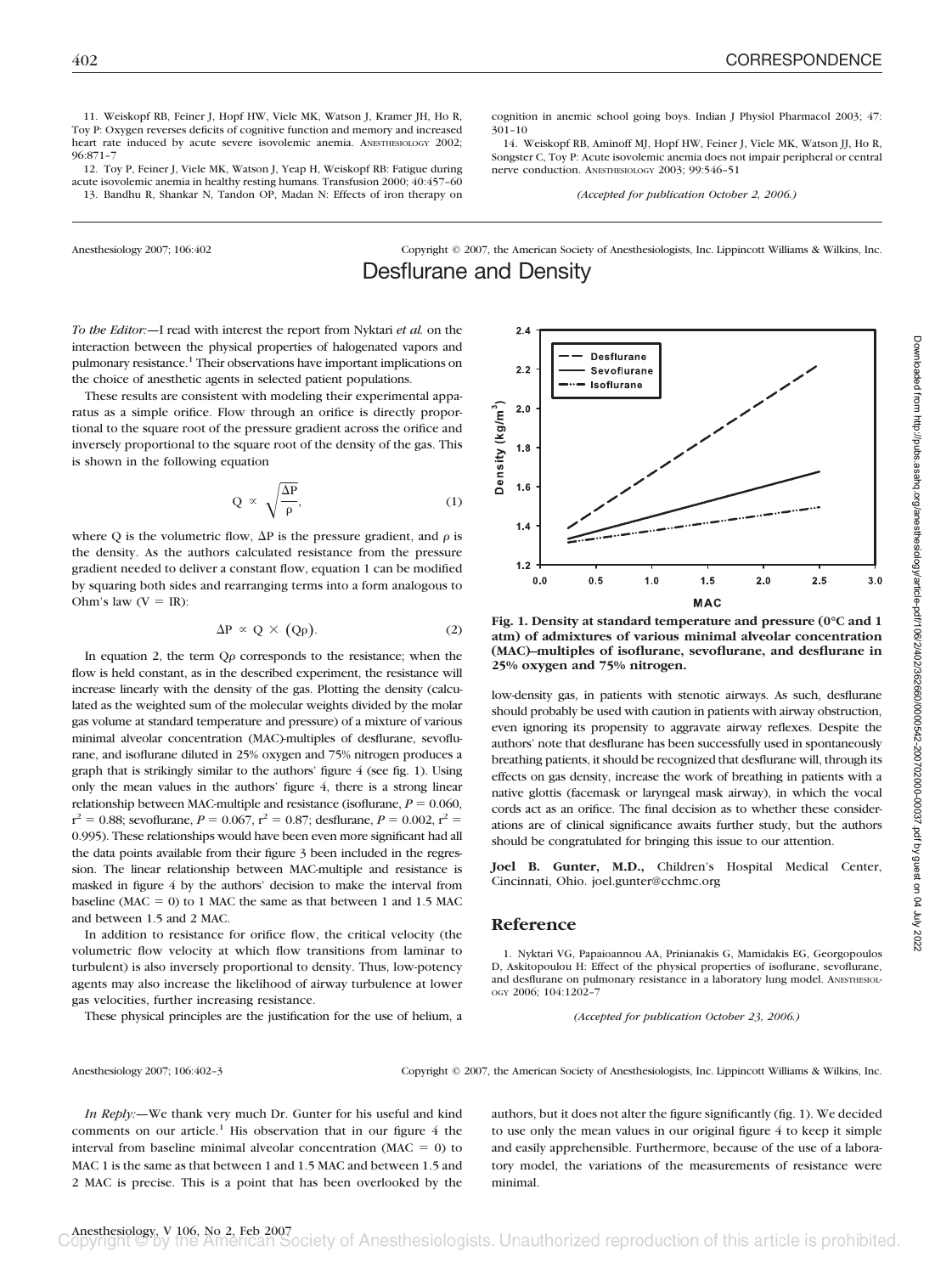

**Fig. 1. Comparison of the effect of different volatile anesthetics at equivalent concentrations on total pulmonary resistance. At 1 minimal alveolar concentration (MAC), only desflurane significantly increased pulmonary resistance compared with isoflurane and sevoflurane (***P* **< 0.001 for both comparisons). The difference between isoflurane and sevoflurane was not statistically signifi**cant  $(P = 0.15)$ . At 1.5 MAC, sevoflurane significantly increased total pulmonary resistance compared with isoflurane  $(P = 0.015)$ , **whereas desflurane caused a more pronounced increase compared with isoflurane and sevoflurane (***P* **< 0.001 for all comparisons). The same findings apply at 2 MAC concentrations. Sevoflurane significantly increased pulmonary resistance compared with isoflurane (***P* **< 0.001), and desflurane caused a significant increase compared with the other two volatile agents (***P* **< 0.001 for both comparisons).**

The lung model used for the experiment simulates the central part of the respiratory system, mainly the trachea and the main bronchi, and our results are not explained by modeling the laboratory lung as a simple orifice. Nevertheless, our findings suggest that desflurane can increase the work of breathing in patients with upper airway obstruction. The respiratory system is much more complicated than our laboratory model, and many factors affect the overall pulmonary resistance. Because desflurane may possess a degree of bronchodilatory properties, we should await further studies in humans to clarify the clinical relevance of our observation.

**Vasilia G. Nyktari, M.D., Alexandra A. Papaioannou, M.D., Ph.D., D.E.A.A.,\* George Prinianakis, M.D., Ph.D., Dimitris Georgopoulos, M.D., Ph.D., Helen Askitopoulou, M.D., Ph.D.** \*University Hospital of Heraklion, Crete, Greece. fraidako@med.uoc.gr

#### **Reference**

1. Nyktari VG, Papaioannou AA, Prinianakis G, Mamidakis EG, Georgopoulos D, Askitopoulou H: Effect of the physical properties of isoflurane, sevoflurane and desflurane on pulmonary resistance in a laboratory lung model. ANESTHESIOL-OGY 2006; 104:1202–7

*(Accepted for publication October 23, 2006.)*

Anesthesiology 2007; 106:403 Copyright © 2007, the American Society of Anesthesiologists, Inc. Lippincott Williams & Wilkins, Inc.

Use of Macintosh Laryngoscope No. 2 for Adult Patients with a Short Thyromental Distance

*To the Editor:—*We read with great interest the article by Tripathi and Pandey<sup>1</sup> reporting that the use of the Macintosh laryngoscope No.  $3$ (Mac #3) in patients with a short thyromental distance was associated with great difficulty in laryngoscopy and intubation compared with the Mac #2. We previously assessed the laryngeal aperture fiberoptically during direct laryngoscopy with the Mac #3 in 17 patients whose glottis was invisible under direct vision (difficult laryngoscopy).<sup>2</sup> In one fourth of these patients, the laryngoscope could not provide an adequate fiberoptic view of the laryngeal aperture because of an inability to lift the collapsed laryngeal tissues caused by general anesthesia and the muscle relaxant. $3$  That is, in these patients, it is difficult to place the blade tip of the Mac #3 in the position necessary to lift the epiglottis and the laryngeal soft tissues. The authors clarified this problem by measuring the intubation distance and overcame it by using the Mac #2 with its thinner flange and greater curvature of the spatula. We respect their ideas. However, adult patients whose airway is predicted as difficult by a short thyromental distance have a small mandible, but the size of their maxilla is usually normal (defined as micrognathia), which is different from pediatric patients. Moreover, they often have protruding upper incisors. Thus, we are concerned that when the Mac  $\#2$ , which is 1.5–2 cm shorter than the Mac  $\#3$ , is used with these patients, the whole blade gets into the oral cavity, and a good laryngoscopic view is not obtained even if the blade tip reaches the optimal position required to lift the laryngeal soft tissues.

**Ichiro Takenaka, M.D.,\* Kazuyoshi Aoyama, M.D.** \*Nippon Steel Yawata Memorial Hospital, Kitakyushu, Japan.

takenaka.i@ns.yawata-mhp.or.jp

#### **References**

1. Tripathi M, Pandey M: Short thyromental distance: A predictor of difficult intubation or an indicator for small blade selection? ANESTHESIOLOGY 2006; 104: 1131–6

2. Takenaka I, Aoyama K, Kadoya T, Sata T, Shigematsu A: Fibreoptic assessment of laryngeal aperture in patients with difficult laryngoscopy. Can J Anesth 1999; 46:226–31

3. Murashima K, Fukutome T: Effect of jaw-thrust manoeuvre on the laryngeal inlet. Anaesthesia 1998; 53:203–4

*(Accepted for publication October 23, 2006.)*

Anesthesiology 2007; 106:403–4 Copyright © 2007, the American Society of Anesthesiologists, Inc. Lippincott Williams & Wilkins, Inc.

*In Reply:*—We appreciate the comments of Drs. Takenaka and Aoyama about our article regarding the use of Macintosh blade No. 2 to be used for better laryngeal view in adult patients with a short  $(<$  5 cm) thyromental distance, who may be difficult to intubate with a regular blade.<sup>1</sup> They suggest that, because of the normal size of maxilla in adults with micrognathia, the Macintosh blade No. 2 might get into the oral cavity at the point of placement for optimal position required to lift the laryngeal soft tissues and could fail to give a good view for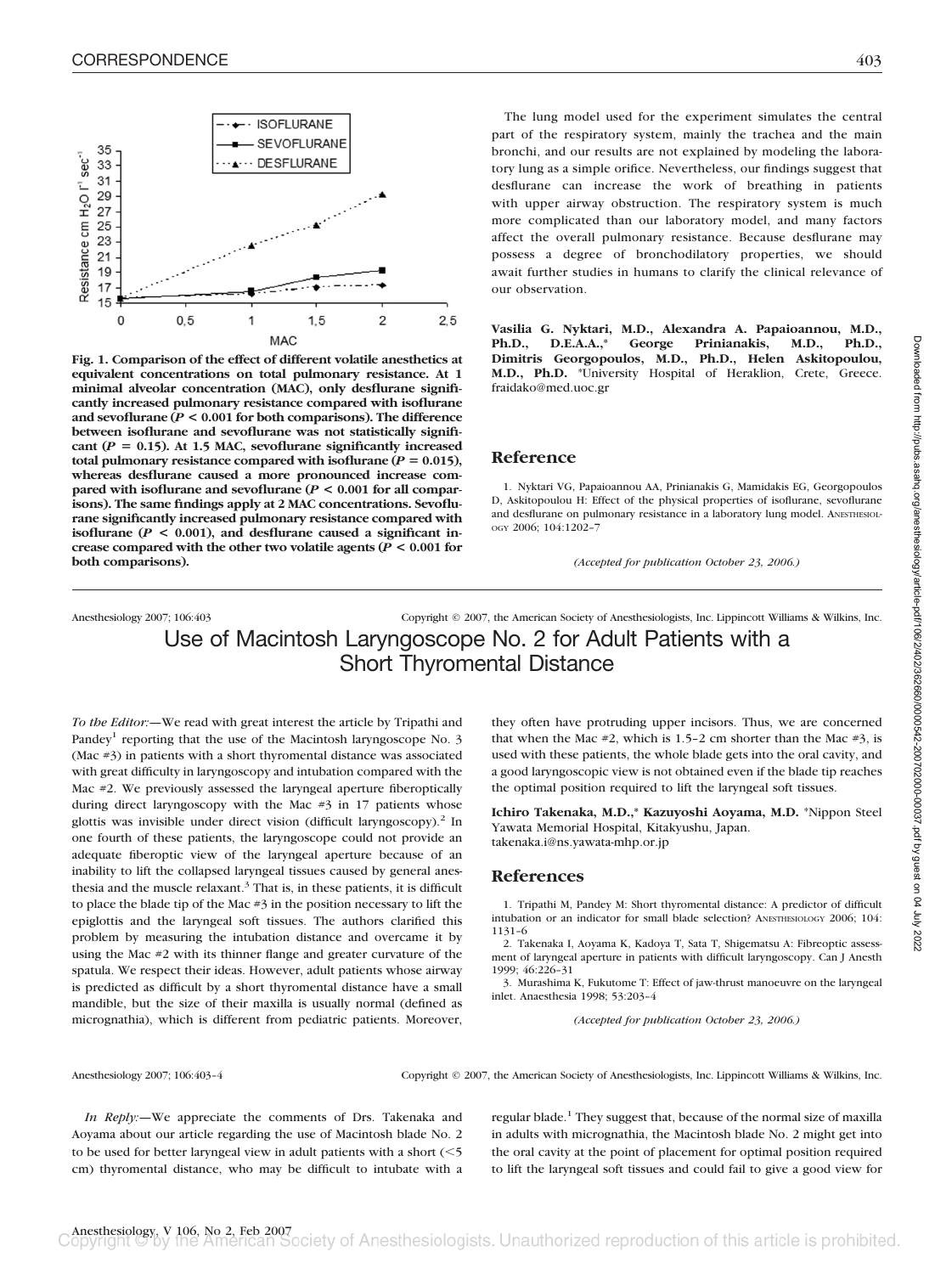intubation. We have found that, when placed correctly in preepiglottic space from the right side of the tongue, displacing the whole tongue to the left of blade, the Macintosh curved blade No. 2 can be easily rested on the left premolars. We emphasize that the laryngoscopy method by making a fulcrum on the teeth is not recommended, as it can contribute to broken teeth or damage to enamel. The correct way is to pull the laryngoscope anteriorly and the soft tissue up in the mandibular space to visualize the glottis. The whole blade can only get into the oral cavity if the blade is placed over the tongue and not by the side of it. We do agree that if the blade completely gets into the oral cavity, the view might be difficult, but we have not encountered this problem.

**Mukesh Tripathi, M.D., M.N.A., M.S.,\* Mamta Pandey, M.D., P.G.D.H.H.M.** \*Sanjay Gandhi Postgraduate Institute of Medical Sciences, Lucknow, India. mukesh\_tripathi@yahoo.com

## **Reference**

1. Tripathi M, Pandey M: Short thyromental distance: A predictor of difficult intubation or an indicator for small blade selection? ANESTHESIOLOGY 2006; 104: 1131–6

*(Accepted for publication October 23, 2006.)*

# Anesthesiology 2007; 106:404 Copyright © 2007, the American Society of Anesthesiologists, Inc. Lippincott Williams & Wilkins, Inc. Questioning the Length of Airway Exchange Catheters

*To the Editor:—*The recent letter by Fetterman *et al.* on esophageal misplacement of a size 14-French Cook airway exchange catheter (Cook Critical Care, Bloomington, IN) highlights potential complications of this equipment.<sup>1</sup> We believe that the length of these catheters may be excessive. Cook airway exchange catheter sizes 11-, 14-, and 19-French have a length of 83 cm; however, because they are intended for use with single-lumen endotracheal tubes, we believe that a length of approximately 56 cm (double the length of most adult single-lumen endotracheal tubes and the same length as the Cook Aintree catheter) is all that is really needed.

Many of the complications associated with airway exchange catheter use result from overly deep placement of these catheters<sup>2</sup>; a length of 83 cm far exceeds the length necessary for safe endotracheal tube exchange and may lead to overly deep airway exchange catheter

After numerous failed attempts to acquire a reply to this letter, it is being published without a response.—James C. Eisenach, M.D., Editor-in-Chief

placement by inexperienced users who inadvertently ignore the guide marks. Whereas we realize that a length of 56 cm can still allow for complications, we believe that reducing the length of these catheters may help to reduce the incidence of such complications. Finally, we would like to echo the authors' recommendations on capnographic confirmation of tracheal airway exchange catheter placement.

**Maged Argalious, M.D., M.Sc.,\* D. John Doyle, M.D., Ph.D.** \*The Cleveland Clinic, Cleveland, Ohio. argalim@ccf.org

### **References**

1. Fetterman D, Dubovoy A, Reay M: Unforeseen esophageal misplacement of airway exchange catheter leading to gastric perforation. ANESTHESIOLOGY 2006; 104:1111–2

2. Benumof J: Airway exchange catheters: Simple concept. Potential danger. ANESTHESIOLOGY 1999; 91:342–4

*(Accepted for publication October 27, 2006.)*

# Anesthesiology 2007; 106:404–5 Copyright © 2007, the American Society of Anesthesiologists, Inc. Lippincott Williams & Wilkins, Inc. Malfunction of the New Aisys<sup>®</sup> Anesthesia Machine

*To the Editor:—*We recently replaced most of our anesthesia machine fleet with the newly available Aisys® Carestation (GE Healthcare, Waukesha, WI). In the course of using these second-generation electronic machines, we have encountered two clinically significant problems that have each occurred on more than one unit.

The first problem relates to the EZchange absorber bracket. This component should create a gas-tight seal between the anesthesia machine and absorbent canister. It is also designed to automatically seal the circuit when the absorbent canister is removed, as during absorbent canister changes. We found instances in which a significant leak existed both with and without the canister in place (with one case even requiring patient ventilation with a manual resuscitator to achieve adequate tidal volumes.) The problem was localized to the interconnect valve between the canister and EZchange (fig. 1). The problem seemed to be intermittent and, in some instances, was not detected or appreciated during automated checkout. The exact cause of failure of this connection is still unclear and, according to a company representative, is under investigation by the manufacturer. A solution has been to remove the EZchange assembly and mount the canister directly to the machine.

The second problem involves the built-in spirometry sensors. When this problem occurred, warning messages (*e.g.*, tidal volume not achieved, check flow sensors, system leak) appeared, and the



**Fig. 1. EZchange assembly and associated absorbent canister. The** *white arrow* **identifies the component found to leak during system failures.**

calculated expired tidal volumes were well below those actually delivered. Further analysis revealed that excess moisture in the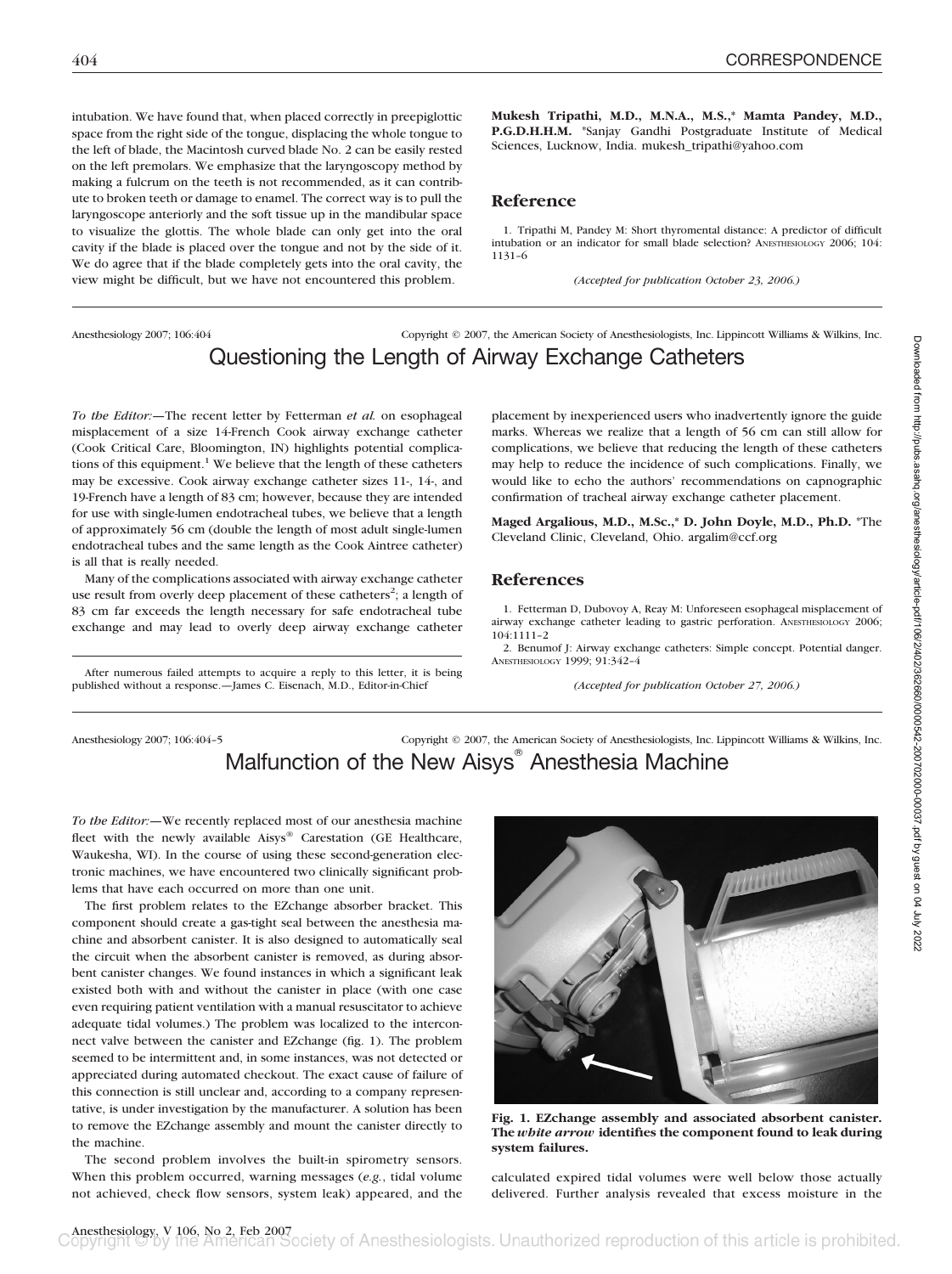breathing system (suggested by the condensation seen in the expiratory valve assembly) may lead to such malfunction of the sensors, which are located near the inspiratory and expiratory valves. A solution to this has been to switch to the backup D-Lite spirometry module included on the machines, which uses separate pressure tubing and seems to be less vulnerable to the effects of moisture in the circuit. (The machine will still give an alarm indicating that the volume sensors disagree, but the flow volume loops will appear

Anesthesiology 2007; 106:405 Copyright © 2007, the American Society of Anesthesiologists, Inc. Lippincott Williams & Wilkins, Inc.

Medicine, New York, New York. david.wax@mssm.edu

until the manufacturer offers definitive solutions.

help to protect the sensors.

*In Reply:—*GE Healthcare would like to thank ANESTHESIOLOGY for the opportunity to respond to the Letter to the Editor by Drs. Wax and Neustein.

In their letter, the authors discuss two issues pertaining to the Aisys® machine. The first concerns the function of the EZchange absorber manifold, the second concerns the effect of water on the inspiratory and expiratory flow sensors.

We have been able to reproduce the leak described by the authors. The breathing circuit leaks experienced at Mt. Sinai (New York, NY) were the result of an inadequate seal between the manifold and the absorber canister; small frays on the drain port of the disposable absorber canister produced the inadequate seal. This issue may be identified during the  $\mathrm{Aisys}^{\circledast}$  automatic system checkout procedure; we have verified this with affected canisters. Of course, if the canister is changed in the middle of a case, there would be no additional system checkout and a leak may result.

We have not been able to reproduce a system leak when the EZchange manifold is in place without a disposable canister because the leak exists where the manifold and the disposable absorber canister connect, as suggested by the authors.

We have taken a two-pronged approach to resolving this issue. First, we are addressing the root cause, the disposable absorber canister, by working with the third-party supplier to remedy the issue with the drain port flashing. Second, we are currently revising the drain seal on the EZchange module so this flashing, even if unchanged, will not affect the seal between the canister and the manifold.

With respect to the moisture and flow sensor issue, the root cause was most likely the impact that moisture or water may have on the function of the flow sensor. Our flow sensors are a vital component of the Aisys® ventilator. Like anesthesia practice, these sensors have

undergone extensive evolution since they were first introduced. As clinical anesthesia has moved toward lower and lower fresh gas flows, the impact of the increased humidity has necessitated a redesign of the basic flow sensor. At the time of the events, Mt. Sinai was using an earlier version of the flow sensor. The current flow sensor incorporates an offset in the area of the flow sensor flap that helps to overcome the issue associated with high moisture or water. This version can be readily recognized by the presence of grooves on the bezel of the flow sensor closest to the patient.

normal.) We are also adding expiratory limb filters to our circuits to

Users should be aware of these potential problems and solutions

**David Wax, M.D.,\* Steven Neustein, M.D.** \*Mount Sinai School of

*(Accepted for publication August 17, 2006.)*

The final issue the authors describe is the use of the D-Lite sensor to obtain spirometry instead of using the flow sensors. The D-Lite sensor and the direct patient monitoring of respiratory mechanics the use of the D-Lite may provide are a design feature of the Aisys®. Using the D-Lite will not resolve alarm issues produced by the inspiratory and expiratory flow sensor. The authors' description of the ventilator alarms suggests that the old-style flow sensors they were using at the time may have either had some moisture on the inspiratory sensor or may not have been calibrated.

The flow sensors should be calibrated daily simply by removing the flow sensor module, waiting for the "no insp flow sensor" and "no expiratory flow sensor" messages to appear, and then reattaching the flow sensor module. The alarm messages reported by Mt. Sinai would not have occurred with calibrated offset flow sensors.

GE Healthcare commends the authors for their insightful and accurate Letter to the Editor.

**Michael P. Mitton,** GE Healthcare, Life Support Solutions, Madison, Wisconsin. michael.mitton@med.ge.com

*(Accepted for publication August 17, 2006.)*

Anesthesiology 2007; 106:405–6 Copyright © 2007, the American Society of Anesthesiologists, Inc. Lippincott Williams & Wilkins, Inc. Propofol: A Novel Treatment for Breaking Migraine Headache

*To the Editor:* - A small number of open-label trials<sup>1,2</sup> and case reports<sup>3,4</sup> support the use of intravenous propofol in subanesthetic doses for the management of chronic severe intractable migraine headache. The largest of these, which included 77 patients, reported an average reduction in headache intensity of 95.4%. In this study, 63 of 77 patients reported complete resolution of headache symptoms after receiving 120 mg of propofol delivered over 30 min.

We report the case of a 54-yr-old woman who was admitted to the hospital with 2 weeks of severe, intractable migraine headache, complicated by severe hemicranial pain, photophobia, phonophobia, and a new left eyelid droop. After completing a full neurologic work-up, which was negative, the patient was diagnosed with status migrainous. Multiple medications, including gabapentin, pregabalin, sumatriptan,

carisoprodol, promethazine, ketorolac tromethamine, and morphine sulfate, were all attempted with limited success.

Our anesthesiology service was consulted by the patient's neurologist for a subanesthetic trial of propofol, as reported by Krusz *et al*. <sup>1</sup> On the visual analog scale of 0-10, the patient reported a score of 6 for frontal head-pain and experienced significant photophobia just before the injection of propofol. She then received 20 mg IV every 5 min to a maximum of 120 mg over 30 min. Within 5 min, the patient's pain scale score decreased to 5. By 20 min (80 mg), she reported a score of 2 and stated that she could not remember the last time she felt this good. By 30 min (120 mg), she reported a pain score of 0 and commented that she could remove her dark glasses without any photophobia and that her headache was gone. Five hours later, and after 5 days in the hospital, the patient was discharged home without pain.

Support was provided solely from institutional and/or departmental sources. Although existing studies are small, this case report, in conjunc-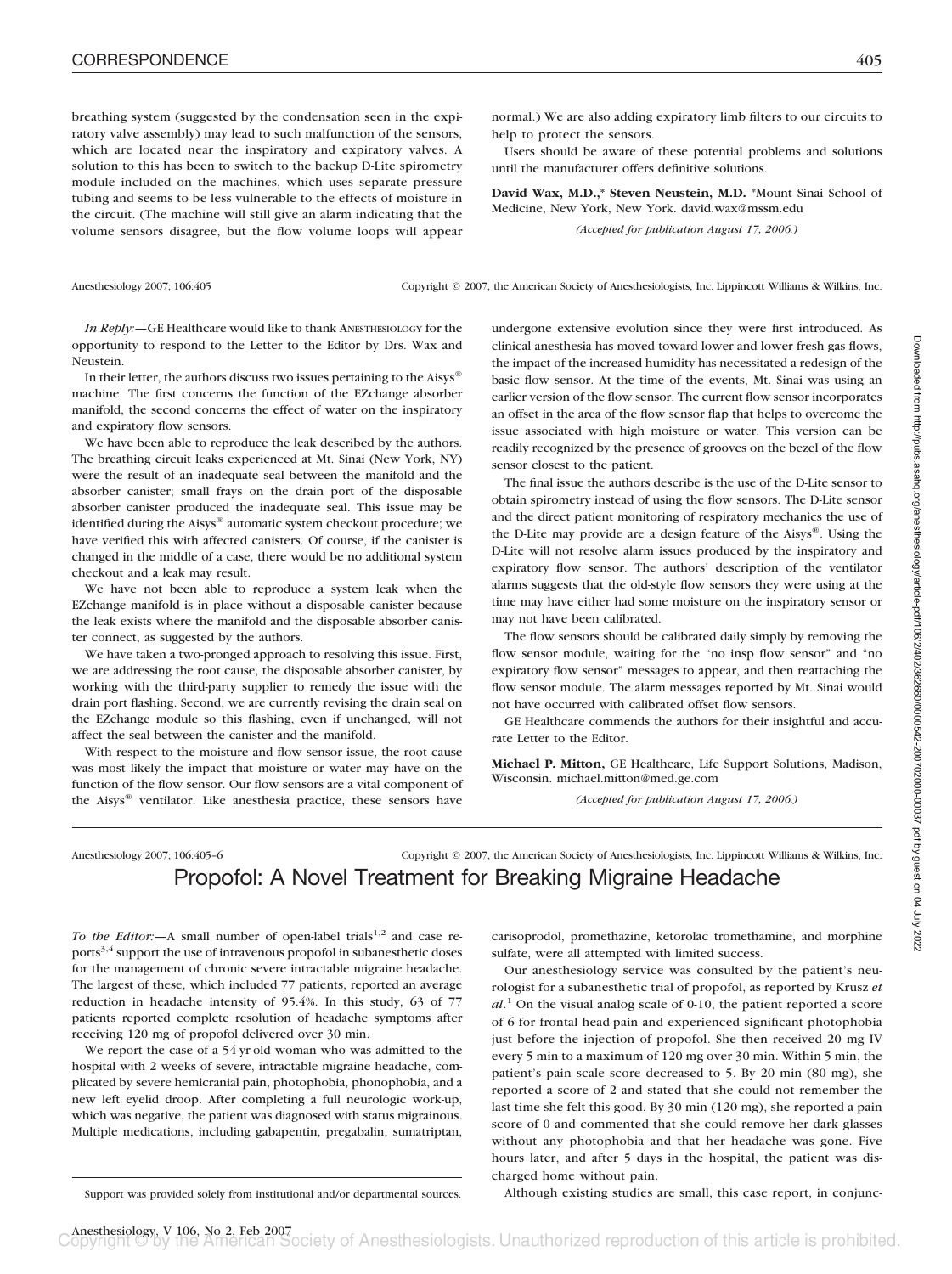tion with smaller studies reported elsewhere, supports the use of propofol in subanesthetic doses for the treatment of severe migraine headache. These observations also suggest the involvement of the  $\gamma$ -aminobutyric acid type A receptor in the etiology of migraine headaches. It seems that a large-scale trial to examine the efficacy of propofol, at least for acute headache control, is warranted.

**Joshua Aaron Bloomstone, M.D.,** Valley Anesthesiology Consultants, Ltd, Phoenix, Arizona. jbloomstone@cox.net

#### **References**

1. Krusz JC, Scott V, Belanger J: Intravenous propofol: Unique effectiveness in treating intractable migraine. Headache 2000 Mar;40:224–30.

- 2. Drummond-Lewis J, Scher C: Propofol: A new treatment strategy for refractory migraine headache. Pain Med 2002; 3:366–9
- 3. Thurlow JA: Hemiplegia following general anesthesia: An unusual presentation of migraine. Eur J Anaesthesiol 1998; 15:610–2
- 4. Folkerts H: Migraine after electroconvulsive therapy. Convuls Ther 1995; 11:212–5

*(Accepted for publication September 26, 2006.)*

# Anesthesiology 2007; 106:406–7 Copyright © 2007, the American Society of Anesthesiologists, Inc. Lippincott Williams & Wilkins, Inc. Implementation of Smoke-free Policy in University Hospital Decreases Carboxyhemoglobin Level in Inpatients Undergoing **Surgery**

*To the Editor:—*Over the past two decades, many hospitals in advanced countries have declared a "smoke-free hospital," and adoption of such a policy has recently, albeit very belatedly, begun in Japan. Because cigarette smoking is a risk factor for mortality and morbidity, this implementation may be expected to produce measurable benefits for the majority of patients, provided it effectively reduces smoking in the hospital environment.<sup>1</sup> In cigarette smokers, as well as in passive smokers, blood carboxyhemoglobin concentration (COHb) is known to be elevated.2 Herein we report a significant reduction in COHb values in surgical inpatients following the implementation of such a policy.

We compared COHb values before and after the implementation of a smoke-free hospital (on April 1, 2003) after more than a year's preparation. We collected all arterial blood oxymetery data (measured using an ABL700, Radiometer, Copenhagen, Denmark) obtained from those inpatients undergoing surgery who had an arterial puncture or an arterial line in place for collection of arterial blood samples in the operating room. Arterial blood samples taken just before or after the induction of anesthesia were immediately subjected to the measurement of arterial blood gas tensions and COHb. The implementation of a smoke-free university campus was begun on April 1, 2005. Differences in COHb were examined *via* a one-way analysis of variance with an unpaired *t* test (with a Bonferroni correction) being used for *post hoc* comparisons.

As shown in figure 1, the mean values COHb were  $1.65 \pm 0.87\%$  (n  $= 656$ , mean  $\pm$  SD) over the 3 months before the implementation of a smoke-free hospital and  $1.15 \pm 0.50\%$  (n = 614) just after the implementation, and this decreased COHb level remained stable. After the implementation of a smoke-free university campus (April 2005), it showed a slight decrease to  $0.98 \pm 0.40\%$  (n = 713) over the next 3 months. There was no difference in age distribution, hemoglobin concentration, or arterial oxygen tension (Paco<sub>2</sub>) before and after the implementation. Whereas in 2002 the percentage of surgical patients who were smokers was 26.9% and the average hospital stay before surgery was approximately 6.7 days, in 2005, these were smaller (22.5% and 5.4 days, respectively). Among outpatients, the mean COHb values were  $1.74 \pm 0.94\%$  (n = 1,069) for 12 months before the implementation of the smoke-free hospital and  $1.64 \pm 0.72\%$  (n = 1,475) after the implementation of a smoke-free university campus.

These data document that the implementation of a smoke-free hospital caused a dramatic decrease in COHb values among surgical inpatients. It is unlikely that upon implementing a smoke-free hospital, all patients who smoked had stopped before admission. However, such patients were no longer able to smoke in the hospital buildings and had Downloaded from http://pubs.asahq.org/anteshesiology/article-pdf/106/2/402/362660/0000542-200702000037.pdf by guest on 04 July 2022 Downloaded from http://pubs.asahq.org/anesthesiology/article-pdf/106/2/402/362660/0000542-200702000-00037.pdf by guest on 04 July 2022



**Fig. 1. Changes in the blood levels of blood carboxyhemoglobin concentration (COHb; %) in inpatients undergoing surgery before and after the implementation of a smoke-free hospital on** April 1, 2003 (A). Sp= spring (April to June), Sm = summer **(July to September), Au autumn (September to December), Wn winter (January to March). No data are available for spring 2004 because of moving to the new hospital. The implementation of a smoke-free university campus was begun on** April 1, 2005 (B).  $a = P < 0.01$  compared with autumn 2002; b  $P < 0.01$  compared with winter 2003;  $C = P < 0.01$  compared with outpatients (OP)  $2005$ ; N.S. = not significant.

an approximately 6-day period of forced abstinence or reduction of smoking before surgery after the policy implementation. These data could also preclude the possibility that seasonal variations in COHb among the population admitted to our hospital might have affected the results, as COHb did not significantly change during the observation period, except the timing of the implementation of the smoke-free hospital. The implementation of a smoke-free policy may have made smokers abstain from smoking or prevented inpatients from passive smoke. Thus, such a policy seems to be an effective way of reducing smoke pollution in the hospital environment and lowers the carbon monoxide concentration in the blood of inpatients.

Although COHb may not be the sole factor in determining smokeinduced morbidity and mortality, smokers are at higher risk of cardiopulmonary<sup>3</sup> and wound-related postoperative complications than nonsmokers,<sup>4</sup> and high COHb levels are associated with high mortality.<sup>5</sup> Thus, this first observation of a decrease in hospital-wide COHb warrants further study to evaluate the potential benefits to patients resulting from admission to a smoke-free hospital, as well as to people in a

Support was provided solely from institutional and/or departmental sources. smoke-free community.